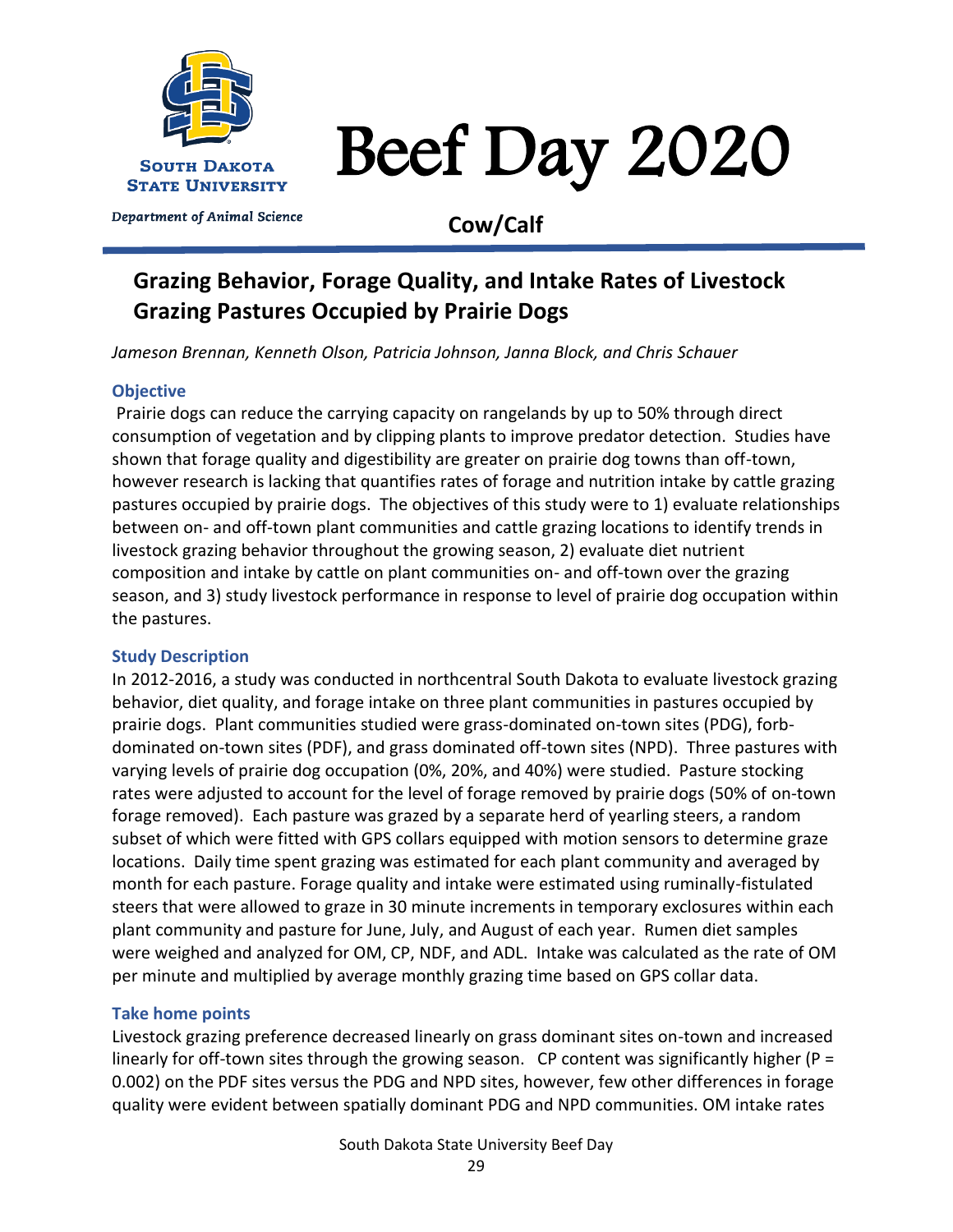were similar between PDG and NPD communities, however PDF intake rates were reduced 59% compared with off-town sites. Grass dominant communities on prairie dog colonies should be considered as valuable for grazing livestock, but older core areas of prairie dog towns provide no nutritive value to foraging animals. Livestock performance was higher on prairie dog colonized pastures, suggesting that increased diet diversity within pastures colonized by prairie dogs may be beneficial to grazing livestock provided forage quantity isn't limited.

**Keywords:** forage intake, livestock, prairie dogs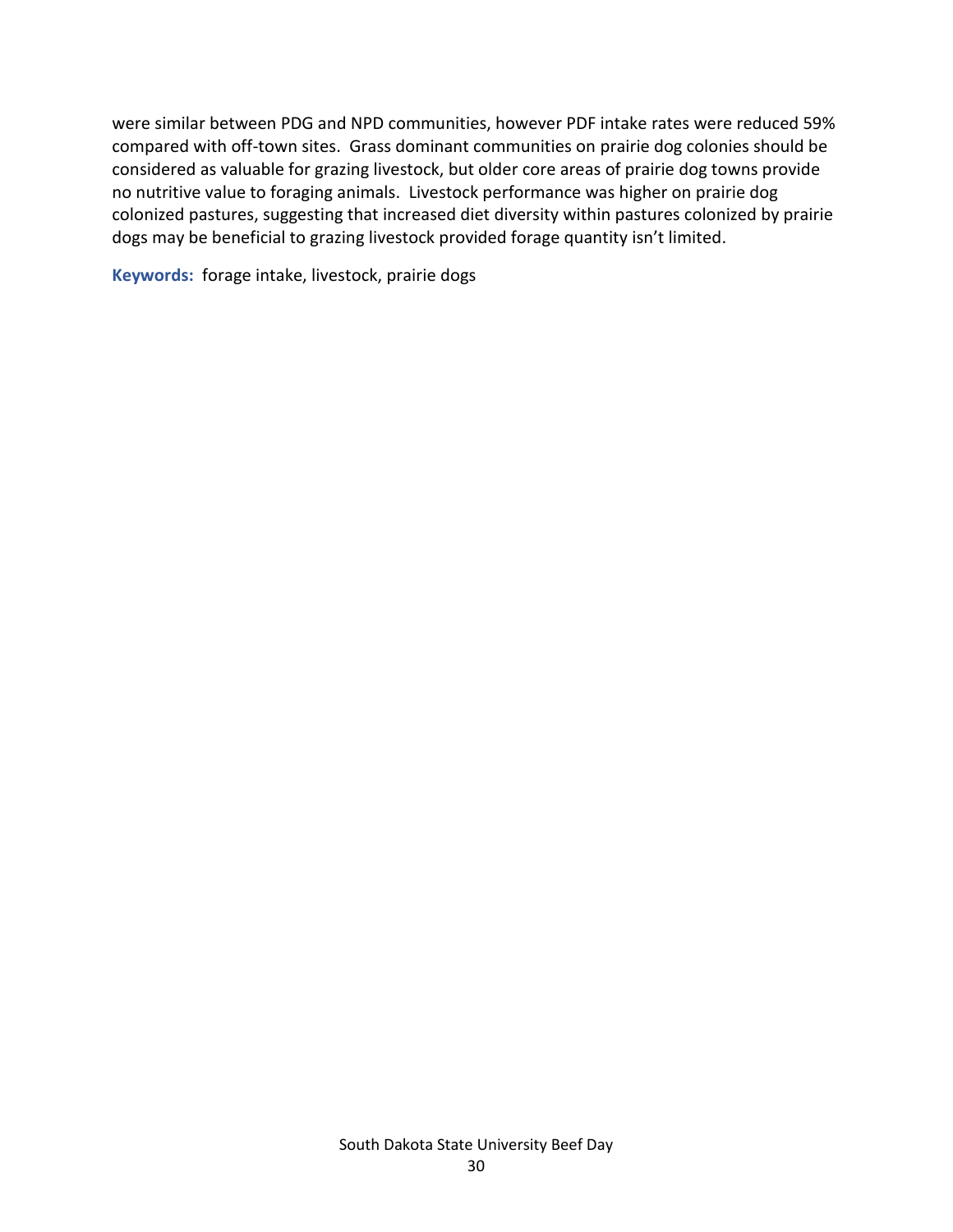### **Grazing Behavior, Forage Quality, and Intake Rates of Livestock Grazing Pastures Occupied by Prairie Dogs**

*Jameson Brennan, Kenneth Olson, Patricia Johnson, Janna Block, and Chris Schauer*

#### **Abstract**

Prairie dogs can reduce the carrying capacity on rangelands by up to 50% through direct consumption of vegetation and by clipping plants to improve predator detection. Studies have shown that forage quality and digestibility are greater on prairie dog towns than off-town; however, research is lacking that quantifies rates of forage and nutrition intake by cattle. In 2012-2016, a study was conducted in northcentral South Dakota to evaluate livestock grazing behavior, diet quality, and forage intake on three plant communities in pastures occupied by prairie dogs. Plant communities studied were grass-dominated on-town sites (PDG), forbdominated on-town sites (PDF), and grass dominated off-town sites (NPD). Three pastures with varying levels of prairie dog occupation (0%, 20%, and 40%) were studied. Pasture stocking rates were adjusted to account for the level of forage removed by prairie dogs (50% of on-town forage removed). Each pasture was grazed by a separate herd of yearling steers, a random subset of which were fitted with GPS collars equipped with motion sensors to determine graze locations ( $n = 2$  to  $n = 6$ ). Daily time spent grazing was estimated for each plant community and averaged by month for each pasture. Forage quality and intake were estimated using ruminallyfistulated steers (n = 6) that were allowed to graze in 30 minute increments in temporary exclosures within each plant community and pasture for June, July, and August of each year. Rumen diet samples were weighed and analyzed for OM, CP, NDF, and ADL. Intake was calculated as the rate of OM per minute and multiplied by average monthly grazing time based on GPS collar data. Livestock grazing preference decreased linearly (P < 0.001) on grass dominant sites on-town and increased linearly ( $P = 0.001$ ) for off-town sites through the growing season. CP content was significantly higher ( $P = 0.002$ ) on the PDF sites versus the PDG and NPD sites; however, few other differences in forage quality were evident between spatially dominant PDG and NPD communities. Organic matter intake rates were similar between PDG and NPD communities; however, PDF intake rates were reduced 59% compared with off-town sites. Results from this study will inform land managers of potential forage contributions of on-town and off-town plant communities in pastures colonized by prairie dogs.

#### **Introduction**

Prairie dogs reduce forage available to grazing livestock through direct consumption and by clipping plants to increase predator detection (Derner et al., 2006). Older core areas of prairie dog towns are often characterized by high percentage bare ground, low vegetation production, and dominance by annual forb and dwarf shrub species; areas more recently colonized typically remain grass dominated (Coppock et al., 1983; Guenther and Detling 2003). Plant community shifts associated with prairie dogs has a potentially large, negative impact on livestock production in the Northern Great Plains.

Derner et al. (2006) showed that an increase in prairie dog town size within pastures led to a decrease in cattle weight gains; however, the decrease was not proportional to the increase in colony size. Although forage quantity is often limited, forage quality has been shown to be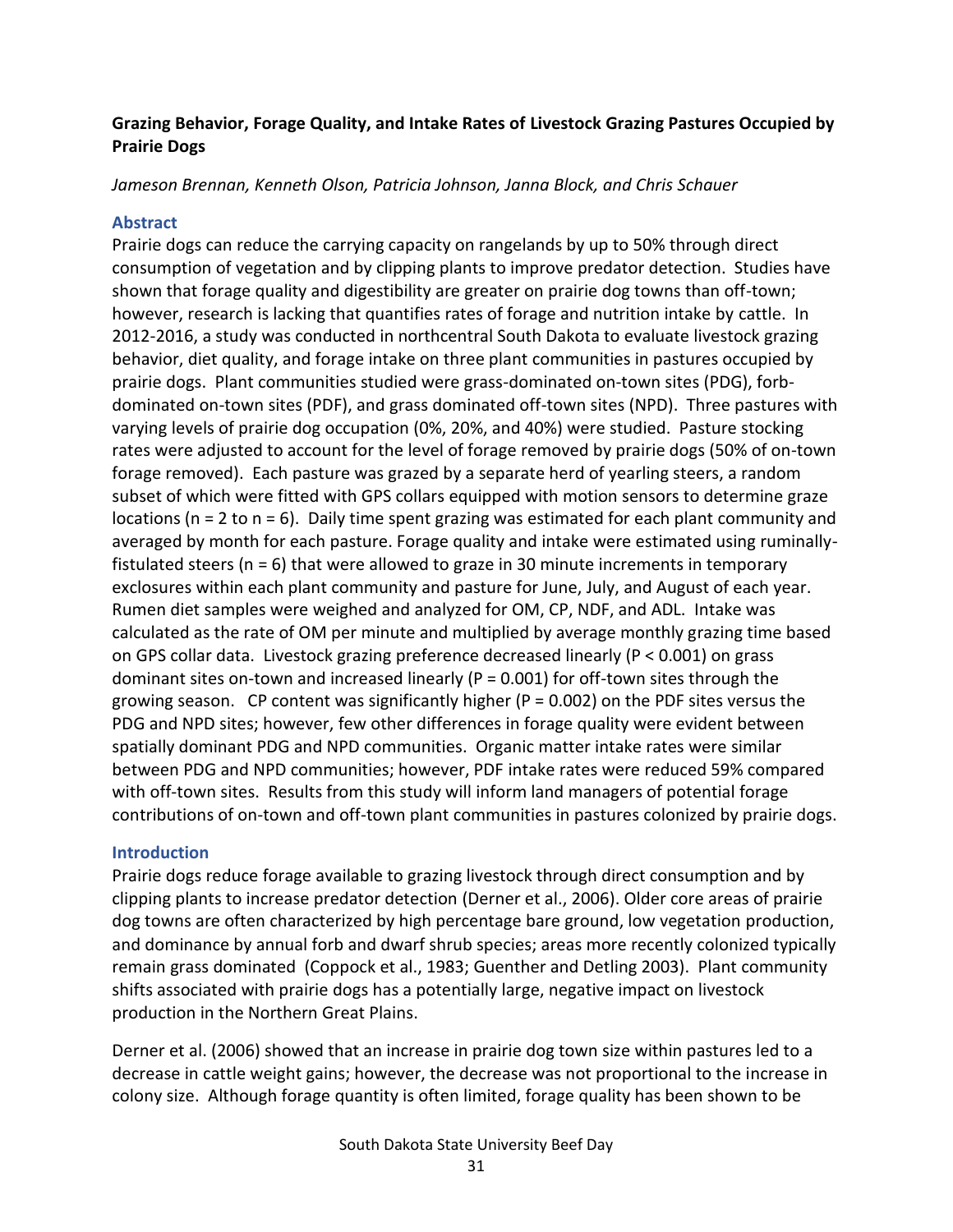improved within prairie dog town sites (Coppock et al., 1983). At low levels of colonization, livestock diets may be improved as they select a diet from a variety of mature and immature forages on- and off-town provided forage quantity is not limited. While limited research exists on prairie dog impacts on forage quality, even less research has evaluated how prairie dogs impact livestock grazing behavior, nutrient intake, and performance.

In 2012-2016, a study was conducted in northcentral South Dakota to evaluate livestock grazing behavior, diet quality, and forage intake on three plant communities in pastures occupied by prairie dogs. Objectives of this study were to 1) evaluate relationships between on- and offtown plant communities and cattle grazing locations to identify patterns and trends in livestock grazing behavior throughout the growing season, 2) evaluate diet nutrient composition and intake by cattle on plant communities on- and off-town over the grazing season, and 3) study livestock performance in response to level of prairie dog occupation within the pastures.

#### **Experimental Procedures**

**Study Site.** The study area was located near McLaughlin, South Dakota, on a northern mixed grass prairie ecosystem. Predominant soils at the site were clays and loams. Vegetation on the site was largely native. Three pastures at the study site, each approximately 200 ha in size, were established to have varying levels of prairie dog occupation (0%, 20%, 40%). Pastures were grazed continuously by yearling steers from June until early October. Pastures were stocked for similar grazing pressure (animal unit month [AUM]) based on expected forage availability on and off prairie dog towns, adjusted for the percentage of pasture colonized. Three plant communities of interest were identified in the study: grass-dominated off-town locations (i.e. no prairie dogs; **NPD**), annual forb-dominated sites on-town (i.e. prairie dog forb; **PDF**), and grass-dominated sites on-town (i.e. prairie dog grass; **PDG**). Plant community location was mapped using remotely sensed high resolution satellite imagery (Brennan et al., 2019).

**Livestock Behavior.** Locations and behavior of cattle were determined through the use of Lotek 3300LR GPS collars (Lotek Wireless, New Market, Ontario, Canada) equipped with motion sensors to discriminate between graze and non-graze locations. The collars were set to record a location fix and average motion sensor reading every 5 minutes. Within each pasture, a subset of steers was outfitted with collars and allowed to graze freely. The number of steers collared per pasture varied from n = 2 to n = 6 depending on collar failure. Total number of daily graze fixes within each plant community was calculated for each steer and multiplied by fix interval (5 minutes) to get an estimate of the total daily time spent grazing for each steer in each pasture and plant community within a pasture. For each steer, daily preference indexes (PI) were calculated for each plant community by dividing daily proportion of grazing time in each plant community by the percentage of the pasture the plant community occupied. Daily PI data were averaged by month for June, July, August, and September for each steer within each pasture and plant community.

**Diet Quality.** Ruminally cannulated steers (n = 6) were used to estimate the nutritive quality and rate of intake of forage consumed by steers grazing in the PDF, PDG, and NPD plant communities. Sampling took place over the span of one week in each of June, July, and August for 2012-2016. Temporary electric fence enclosures were constructed on PDF, PDG, and NPD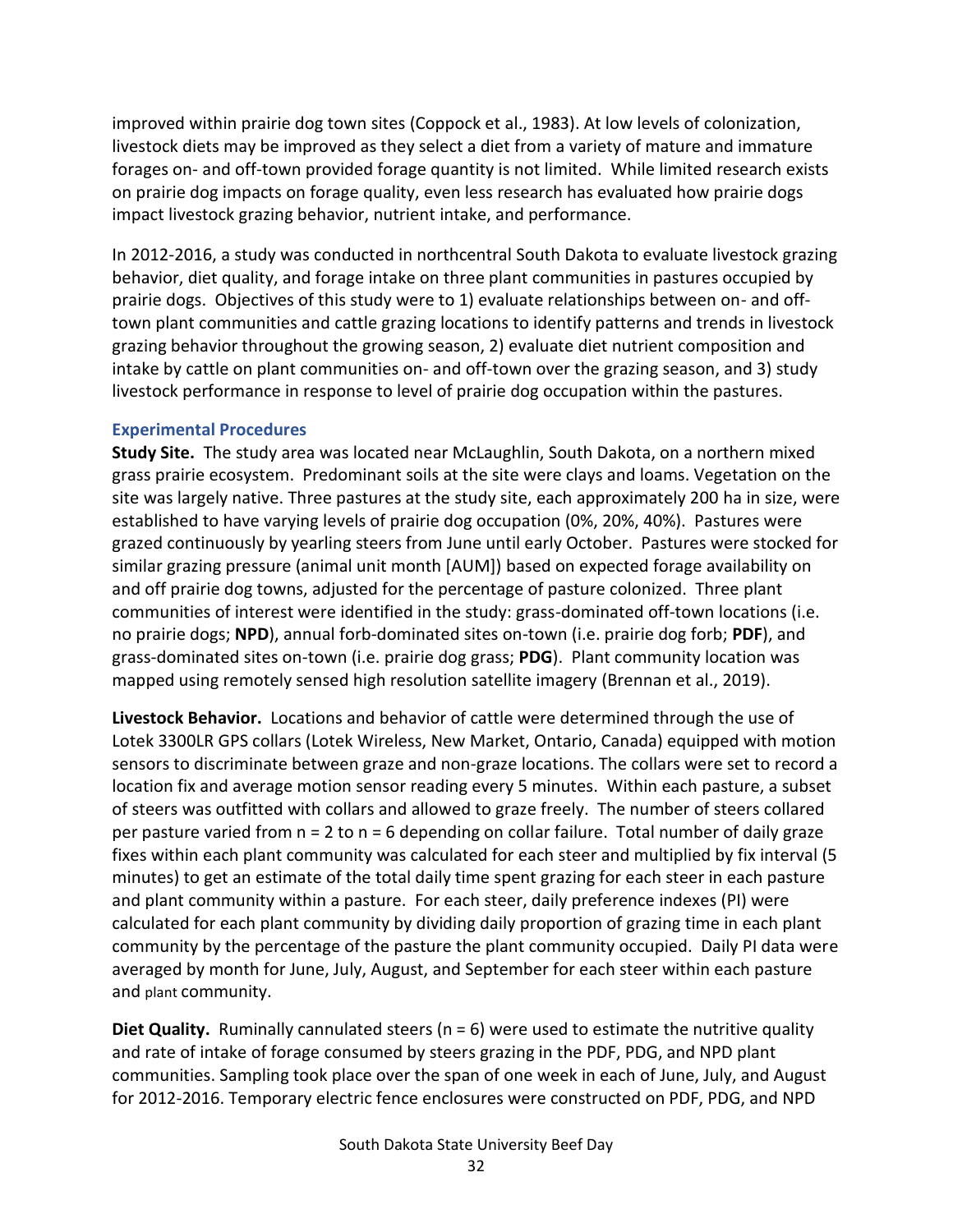plant communities within each pasture the day prior to sampling. On sampling day, steers were herded into corrals and their rumens evacuated based on techniques described by Lesperance et al. (1960) and Olson (1991). Each steer was then transported to and allowed to graze in an enclosure for 30 minutes, after which newly grazed masticate was removed from the rumen. Masticated samples were immediately weighed following collection for rate of intake calculations. A subsample was collected and frozen for diet analysis. Samples were analyzed for determination of DM, OM, CP, NDF, ADL, and IVOMD. All results for diet quality are reported on an OM basis.

**Intake.** Rate of forage intake (g OM/min) was estimated using the weighed masticated sample from each cannulated steer sampling. Crude protein intake rate (g CP/min) was estimated by multiplying the rate of OM intake by the percentage of crude protein on an OM basis. Digestible OM intake (DOMI) rate (g DOMI/min) was estimated by multiplying the rate of OM intake by the percentage of IVOMD. Total daily forage intake was calculated by averaging steer grazing time from GPS collars for each pasture, plant community, month, and year. Average daily grazing time was multiplied by the rate of forage intake for each corresponding pasture, plant community, month, and year to estimate total daily forage intake (g OM/day). Additionally, average daily grazing time was multiplied by rate of CP intake and rate of DOMI to estimate total daily CP intake (g CP/day) and total daily DOMI (g DOMI/day). Intake preference indexes were estimated using a similar method to grazing behavior PI. Intake PI was additionally calculated for CP intake and DOMI.

**Animal Performance.** At the beginning and end of each grazing season, unshrunk steer body weights were recorded on two consecutive days for calculation of individual animal performance and production. Average daily gains (ADG) were calculated for each animal (kg/head/day). Total pasture production (kg/ha) was also calculated to evaluate the tradeoffs between animal performance and production per unit of land as a result of reduced stocking rates to accommodate forage removed by prairie dogs.

**Statistical Analyses.** All statistical analysis was done using SAS (SAS Institute, Cary, NC). PI data, diet metrics (CP, NDF, ADL, and IVOMD), and intake measurements (rate, total daily, and PI for OM, CP, and DOMI) were analyzed as response variables using Proc Mixed. Pasture, plant community, month, and all two- and three- way interactions were fixed effects in the model and year was a random effect. Contrasts statements were used to test treatment comparisons: 1) on- versus off-town plant communities and 2) grass versus forb plant communities. Additionally, orthogonal polynomial contrasts statements were used to test PI for each plant community for a significant linear, quadratic, or cubic relationship with month. Livestock performance (ADG) and production (kg/ha) were averaged by year and pasture for the 0%, 20%, and 40% colonized pastures. Data was analyzed using Proc Mixed with pasture as a fixed effect and year as a random effect. Orthogonal polynomial contrasts statements were used to test whether performance and production had a significant linear or quadratic relationship with level of colonization (0%, 20%, or 40%).

For all models, the Kenward-Roger option was used to estimate denominator degrees of freedom. When repeated measures were involved, the variance-covariance matrix was chosen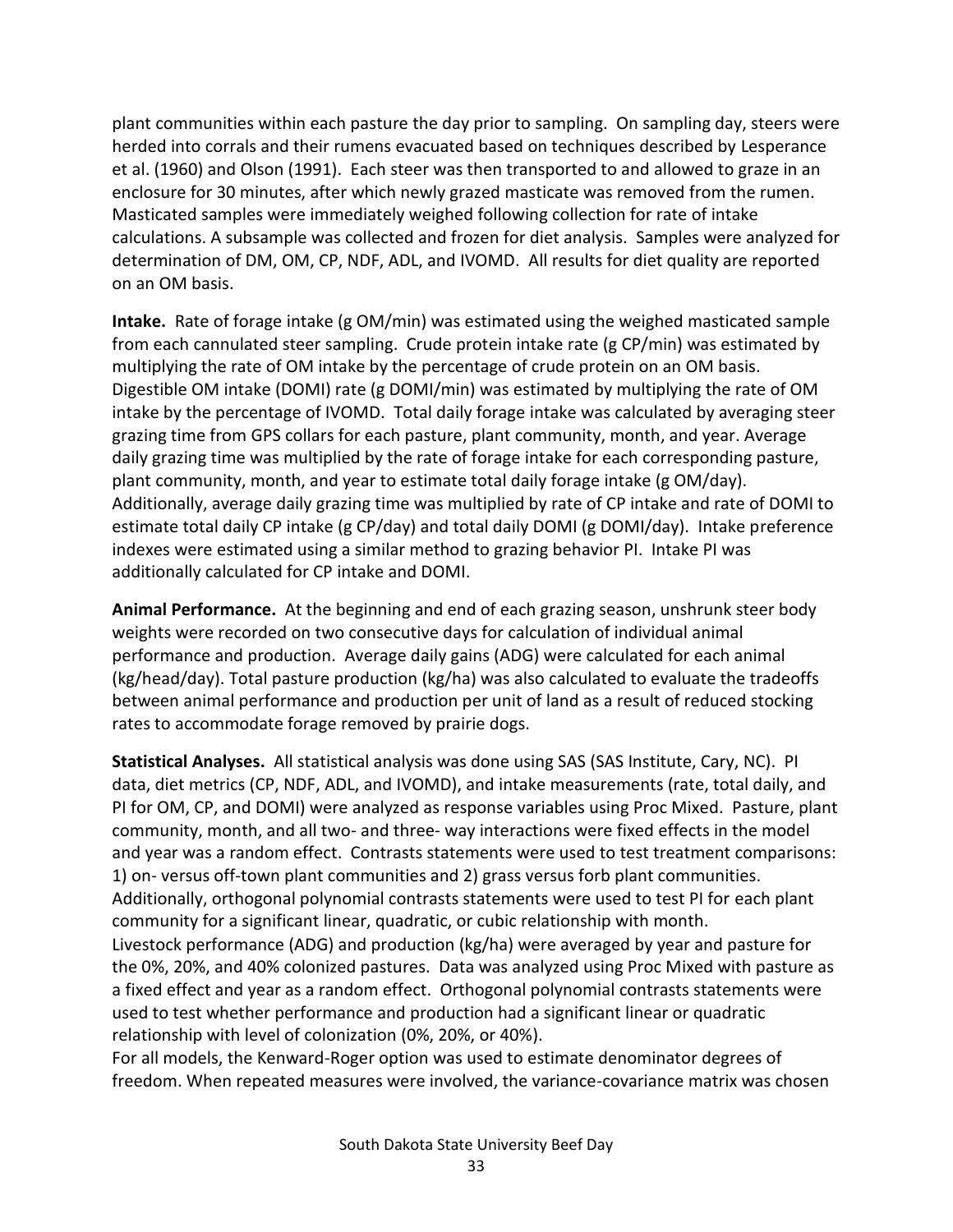in an iterative process wherein best fit was chosen based on the Bayesian Information Criterion. Least square means and standard errors were generated.

#### **Results and Discussion**

**Behavior.** Results from the grazing behavior PI analysis indicated a significant two-way interaction between pasture and plant community ( $P = 0.0005$ ) and between plant community and month (P < 0.0001). Over the duration of the grazing season, NPD preference increased linearly with time while PDG preference decreased linearly with time, and PDF decreased cubically through time (Table 1). Livestock preferred grazing on-town locations relative to their abundance early in the grazing season; however, preference shifted toward off-town locations over time. These results differed from Guenther and Detling (2003) who reported no significant seasonal differences in grazing preference (June- mid-August) for cattle grazing on prairie dog colonies. Guenther and Detling (2003) indicated that cattle significantly selected for prairie dog towns; however, they concluded that the magnitude of the effect was small and likely differed little from random use. Within our study, cattle showed a preference for the PDG plant community, but similarly the magnitude of the effect was not that large.

**Diet Quality**. CP had a significant plant community main effect (P = 0.002). Least square means were: 12.2, 12.4, and 16.2 % CP (SEM = 0.82) for the NPD, PDG, and PDF plant communities, respectively. Contrasts indicated CP was different between on- and off-town ( $P = 0.01$ ) and between grass and forb sites (P = 0.0004). Previous research has shown CP and nitrogen content on-colony to be higher compared to off-colony vegetation (Coppock et al. 1983; Johnson-Nistler et al. 2004; Augustine and Springer 2013; Chipault and Detling 2013). While these results appear similar to those observed in our study, the main difference was that the higher CP content was only associated with the forb dominant sites on-colony in our study. It is likely that differences in our results and those of others may be attributed to the methods used in determining forage quality. Previous studies of the quality of forages on prairie dog towns have relied on clipping vegetation by hand, whereas this study examined the forage selected and consumed by cattle. Several studies have shown fistula samples contain significantly more protein than hand clipped samples due to animals' ability to select higher quality diets (Weir and Torell 1959; Bredon et al. 1967; Kiesling et al. 1969). The moderate to low stocking rates maintained on the prairie dog occupied pastures in this study ensured that forage was not limiting, and fistulated steers were likely able to select a higher quality diet than what was generally available to them, even in offtown locations.

All diet metrics had a significant main effect of month ( $P < 0.05$ ). There was an overall decline in forage quality through time. Within a northern mixed grass prairie, Johnson et al. (1998) reported similar declines in forage quality with advancing season (June-December). Results from the ADL, NDF, and IVOMD showed little differences in forage quality between on- and offtown sites.

**Intake.** All intake measurements had a plant community main effect (P < 0.05), and no (P > 0.05) main effects of pasture, month, or interactions (Table 2). For OM, CP, and DOM intake rates, there were significant contrasts between on- versus off-town communities and grass versus forb communities (Table 2). The main driver of differences in on- versus off-town was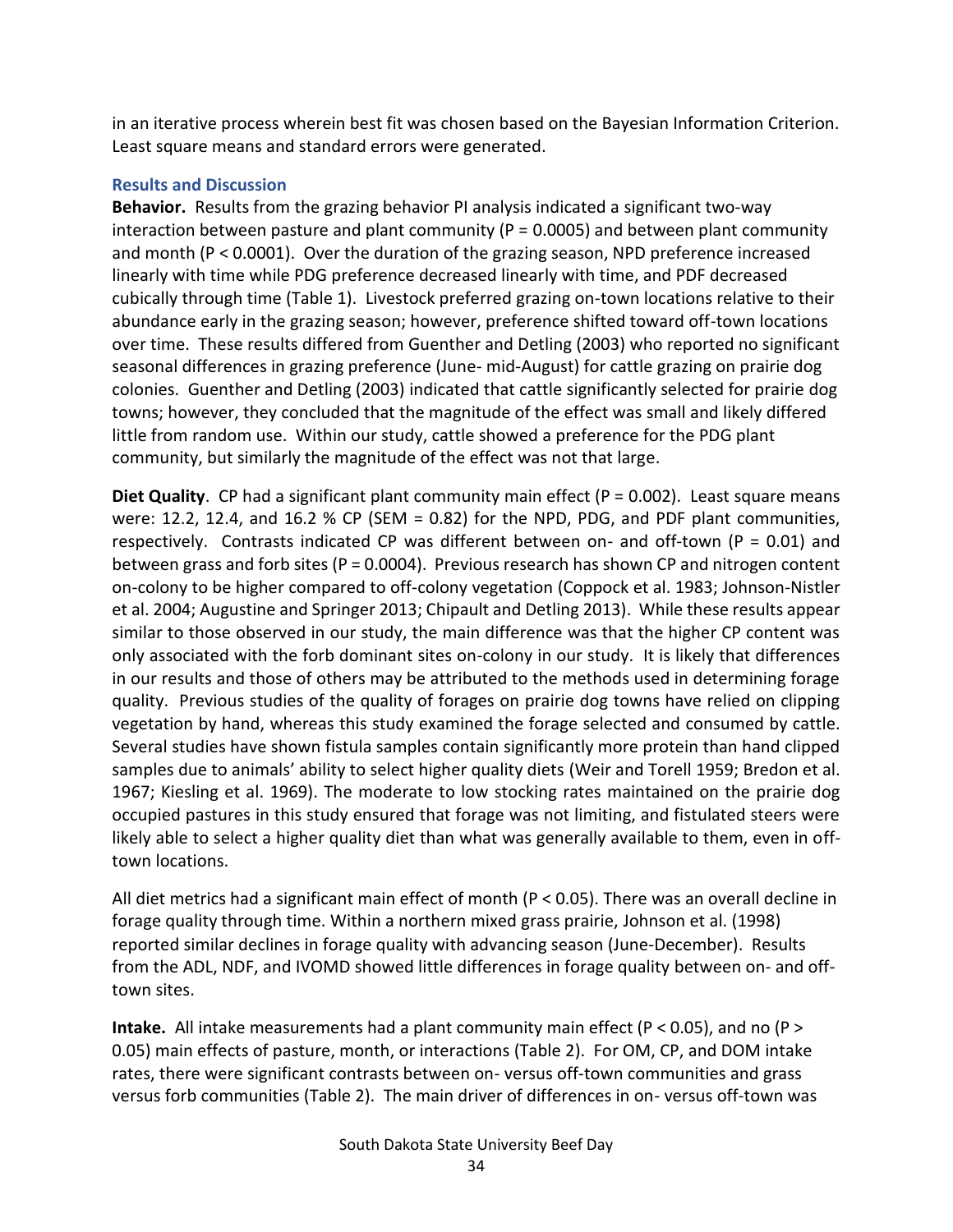the lower intake rate for the PDF plant community (9.86 g OM/min). Little difference existed between mean intake rates for PDG and NPD. These results indicate that animals grazing grassdominated sites on-town were able to consume forage, CP, and digestible OM at similar rates compared with off-town locations.

Comparisons of total daily intake of OM, CP, and DOM indicate that cattle were getting a greater amount of their diet from off-town NPD communities versus the on-town communities. Given that intake rates were similar between NPD and PDG communities, the difference in total daily intake can be attributed to more time spent grazing off-town due to a greater abundance (total area) of that plant community. For the PDF plant community, total OM and CP intake least square means were numerically negative, and all total daily intake values on PDF were not different from zero, indicating that forb dominant sites within prairie dog colonies provide little to no nutrient value to grazing livestock. Within our study site, the percentage of pasture comprised of the PDF plant community was relatively small, but rangelands occupied by prairie dogs with a significant amount of older core areas would likely see a large reduction of carrying capacity for livestock production.

**Livestock Performance and Production.** There was a pasture effect (P = 0.0025) for livestock performance (ADG). Least square means were 0.74, 0.86, and 0.85 kg/hd/day (SEM = 0.03) for the 0, 20, and 40% pastures, respectively. Lack of differences in diet quality and intake rates between the spatially dominant NPD and PDG plant communities suggests that animal performance should be similar across pastures with and without prairie dog colonization. One potential explanation for the difference in ADG observed is that livestock may benefit from increased diet diversity associated with prairie dog colonies. Geaumont et al. (2019), in analyzing species assemblages between on-town and off-town locations, revealed a definitive contrast in vegetation, and concluded that having both habitats on the landscape increases plant diversity at broader scales. At the landscape scale, access to both on- and off-town plant communities may increase diet diversity available to free ranging livestock. Additionally, plant community shifts on-town towards those dominated by shortgrass species have been documented (Koford 1958; Agnew et al. 1986), and are probably attributable to the high grazing resistance of blue grama and buffalograss (Derner et al. 2006). Higher percentages of warm season grasses on-town may further increase diet diversity by expanding the seasonality of high quality forages within pastures occupied by prairie dogs.

Within the context of most grazing studies, climate and stocking rate should be considered. Augustine and Springer (2013) predicted that competition between prairie dogs and cattle is likely with below average precipitation, and facilitation dominates with above average precipitation. Given that rainfall at our study site for four out of five years was above average, forage on-town was likely not a constraining factor and facilitation between prairie dogs and cattle may have occurred. Numerous studies on rangelands have shown that lower stocking rates can lead to increased individual animal performance (e.g. Holechek et al. 1998; Dunn et al. 2010; Derner et al. 2008). Stocking rates were reduced in colonized pastures to account for the amount of forage removed by prairie dogs. Thus, colonized pastures may have been stocked at an effectively lighter rate than the 0% occupied pasture, possibly contributing to differences observed in ADG.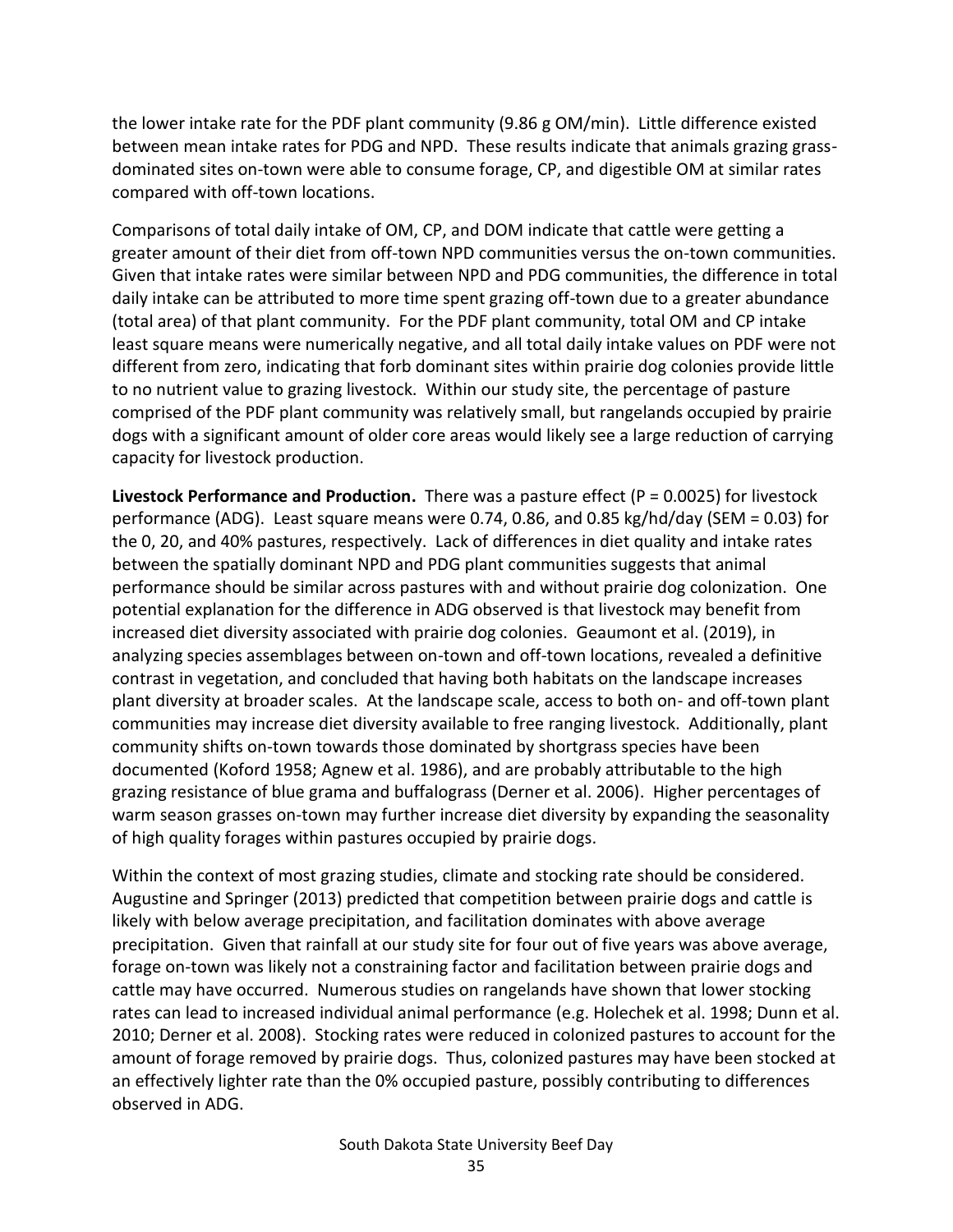#### **Implications**

Producers who manage pastures occupied by prairie dogs have difficult choices to make about maintaining high production and healthy grasslands. Pastures occupied by prairie dogs are commonly stocked (acres per AUM) regardless of the level of colonization. Within this study, stocking rates adjusted for percentage of colonization ensured that forage was not limited and thus reduced competition between livestock and prairie dogs, likely driving some of the responses observed in livestock grazing preference and diet selection. Results from our study, however, indicate that different plant communities associated with prairie dog colonies have different values for livestock. Grass dominant areas on-town were preferred and contributed more to nutrient intake than expected and should be considered valuable by livestock producers. Older core areas of prairie dog towns, however, had little to no nutritive value to grazing livestock, and large areas of this plant community would likely depress nutrient intake by foraging animals. Animal performance results indicate that one benefit of low levels of prairie dog colonization to livestock production may be increased ADG, potentially due to increased diet diversity and seasonality. Though difficult to assess in our study due to reduced stocking rates in colonized pastures, livestock production may only be minimally impacted by prairie dogs at low levels of colonization. Control efforts in these cases may not be beneficial relative to cost, especially if prairie dog towns occupy lower productivity sites within pastures. In pastures with high levels of prairie dog occupation and large proportions of core, bare ground and annual forb dominated communities, livestock production will likely be negatively impacted and grass resources overgrazed if pastures are stocked without regard to level of occupation.

#### **Acknowledgements**

This research was supported by the USDA AFRI NIFA (Grant Number 2011-68004-30052), through a grant awarded to North Dakota State University. Any opinions, findings, conclusions, or recommendations expressed in this publication are those of the authors(s) and do not represent the policy or position of the U.S.D.A.

#### **References**

- Agnew, W., Uresk, D.W., and Hansen, R.M. 1986. Flora and Fauna Associated with Prairie Dog Colonies and Adjacent Ungrazed Mixed-Grass Prairie in Western South Dakota. J. Rang. Manag. 39:135-139
- Augustine, D.J., & Springer, T.L. 2013. Competition and facilitation between a native and a domestic herbivore: trade-offs between forage quantity and quality. Ecol. Appl. 23:850- 863
- Bredon, R. M., T. Torell, D., and Marshall, B. 1967. Measurement of Selective Grazing of Tropical Pastures Using Esophageal Fistulated Steers. J. Rang. Manag. 20:319-320
- Brennan, J., Johnson, P., and Hanan, N. 2019. Comparing Stability in Random Forest Models to Map Northern Great Plains Plant Communities Using 2015 and 2016 Pleiades Imagery. Biogeosci. Discuss. 2019:1-28
- Chipault, J.G., and Detling, J.K. 2013. Bison selection of prairie dog colonies on shortgrass steppe. West. N. Am. Nat. 73:168-176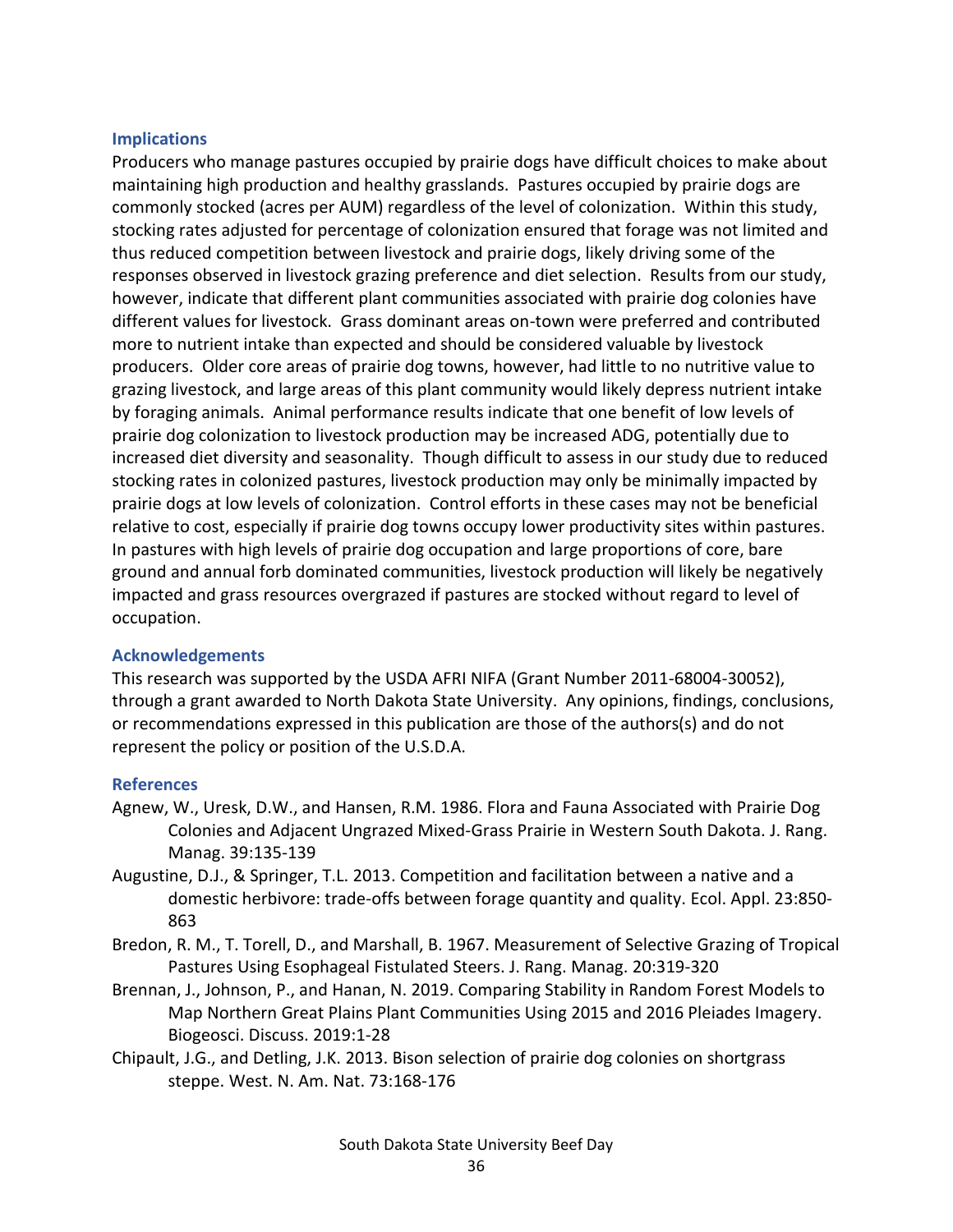- Coppock, D.L., Detling, J.K., Ellis, J.E., and Dyer, M.I. 1983. Plant-herbivore interactions in a North American mixed-grass prairie: I. Effects of black-tailed prairie dogs on intraseasonal aboveground plant biomass and nutrient dynamics and plant species diversity. Oecologia. 56:1-9
- Derner, J.D., Detling, J.K., and Antolin, M.F. 2006. Are livestock weight gains affected by blacktailed prairie dogs? Front Ecol Environ. 4:459-464
- Derner, J.D., Hart, R.H., Smith, M.A., and Waggoner, J.W. 2008. Long-term cattle gain responses to stocking rate and grazing systems in northern mixed-grass prairie. Livest. Sci. 117:60- 69
- Dunn, B.H., Smart, A.J., Gates, R.N., Johnson, P.S., Beutler, M.K., Diersen, M.A., and Janssen, L.L. 2010. Long-Term Production and Profitability From Grazing Cattle in the Northern Mixed Grass Prairie. Rangel. Ecol. Manag. 63:233-242
- Geaumont, B.A., Hovick, T.J., Limb, R.F., Mack, W.M., Lipinski, A.R., and Sedivec, K.K. 2019. Plant and Bird Community Dynamics in Mixed-Grass Prairie Grazed by Native and Domestic Herbivores. Rangel. Ecol. Manag. 72:374-384
- Guenther, D.A., and Detling, J.K. 2003. Observations of cattle use of prairie dog towns. J. Rang. Manag. 56:410-417
- Holechek, J.L., Pieper, R.D., and Herbel, C.H. 1998. *Range management: principles and practices*. Upper Saddle River, New Jersey, USA: Prentice-Hall
- Johnson-Nistler, C.M., Sowell, B.F., Sherwood, H.W., and Wambolt, C.L. 2004. Black-tailed prairie dog effects on Montana's mixed-grass prairie. J. Rang. Manag. 57:641-648
- Johnson, J.A., Caton, J.S., Poland, W., Kirby, D.R., and Dhuyvetter, D.V. 1998. Influence of season on dietary composition, intake, and digestion by beef steers grazing mixed-grass prairie in the northern great plains. J. Anim. Sci. 76:1682-1690
- Kiesling, H.E., Nelson, A.B., and Herbel, C.H. 1969. Chemical Composition of Tobosa Grass Collected by Hand-Plucking and Esophageal-Fistulated Steers. J. Rang. Manag. 22:155- 159
- Koford, C.B. 1958. *Prairie dogs, whitefaces, and blue grama*. Wildlife Society

Lesperance, A.L., Bohman, V.R., and Marble, D.W. 1960. Development of Techniques for Evaluating Grazed Forage1. J. Dairy Sci. 43:682-689

- Olson, K.C. 1991. Diet Sample Collection by Esophageal Fistula and Rumen Evacuation Techniques. J. Rang. Manag. 44:515-519
- Weir, W.C., and Torell, D.T. 1959. Selective Grazing by Sheep as Shown by a Comparison of the Chemical Composition of Range and Pasture Forage Obtained by Hand Clipping and that Collected by Esophageal-Fistulated Sheep. J. Anim. Sci. 18:641-649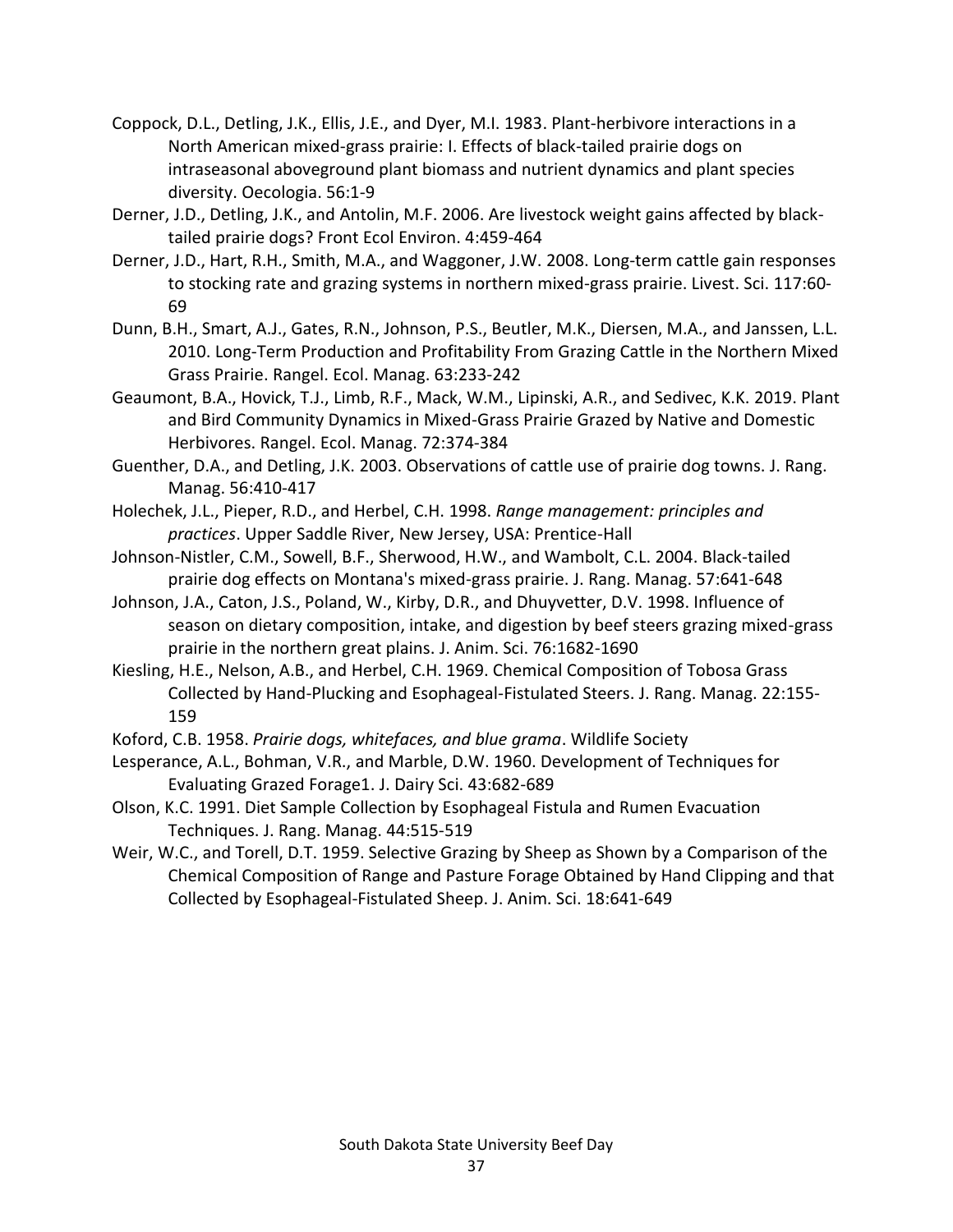**Table 1: Livestock grazing behavior (PI) least square means and standard errors for results with a significant plant community x month interaction (P <0.05) evaluated on the study site near McLaughlin, South Dakota. The study was conducted during the summers from 2012 to 2016. Plant communities of interest in the study included grass-dominated sites on prairie dog towns (PDG), forb-dominated sites on prairie dog towns (PDF) sites, and grass-dominated sites off prairie dog towns (NPD).** 

|                 |                        | <b>Month</b> |       |       |       |              | <b>Contrasts<sup>a</sup></b> |       |              |
|-----------------|------------------------|--------------|-------|-------|-------|--------------|------------------------------|-------|--------------|
|                 | <b>Plant Community</b> | Jun          | Jul   | Aug   | Sep   | <b>SEM</b> b | <b>Linear</b>                | Quad. | <b>Cubic</b> |
|                 | <b>NPD</b>             | 0.796        | 0.865 | 0.953 | 1.1   | 0.065        | 0.001                        | 0.321 | 0.761        |
| PI <sup>c</sup> | <b>PDG</b>             | 1.726        | 1.45  | 1.185 | 0.856 | 0.134        | < 0.0001                     | 0.756 | 0.814        |
|                 | <b>PDF</b>             | 1.358        | 0.903 | 0.978 | 0.412 | 0.08         | < 0.0001                     | 0.323 | 0.0006       |

**<sup>a</sup>Orthogonal polynomial contrasts to determine whether the relationship between plant community and month was linear, quadratic, or cubic <sup>b</sup>Maximum SEM provided**

**<sup>c</sup> PI (preference index) calculated as the percentage of daily time spent grazing within the plant community divided by the percentage of area the plant community occupies within the pasture.**